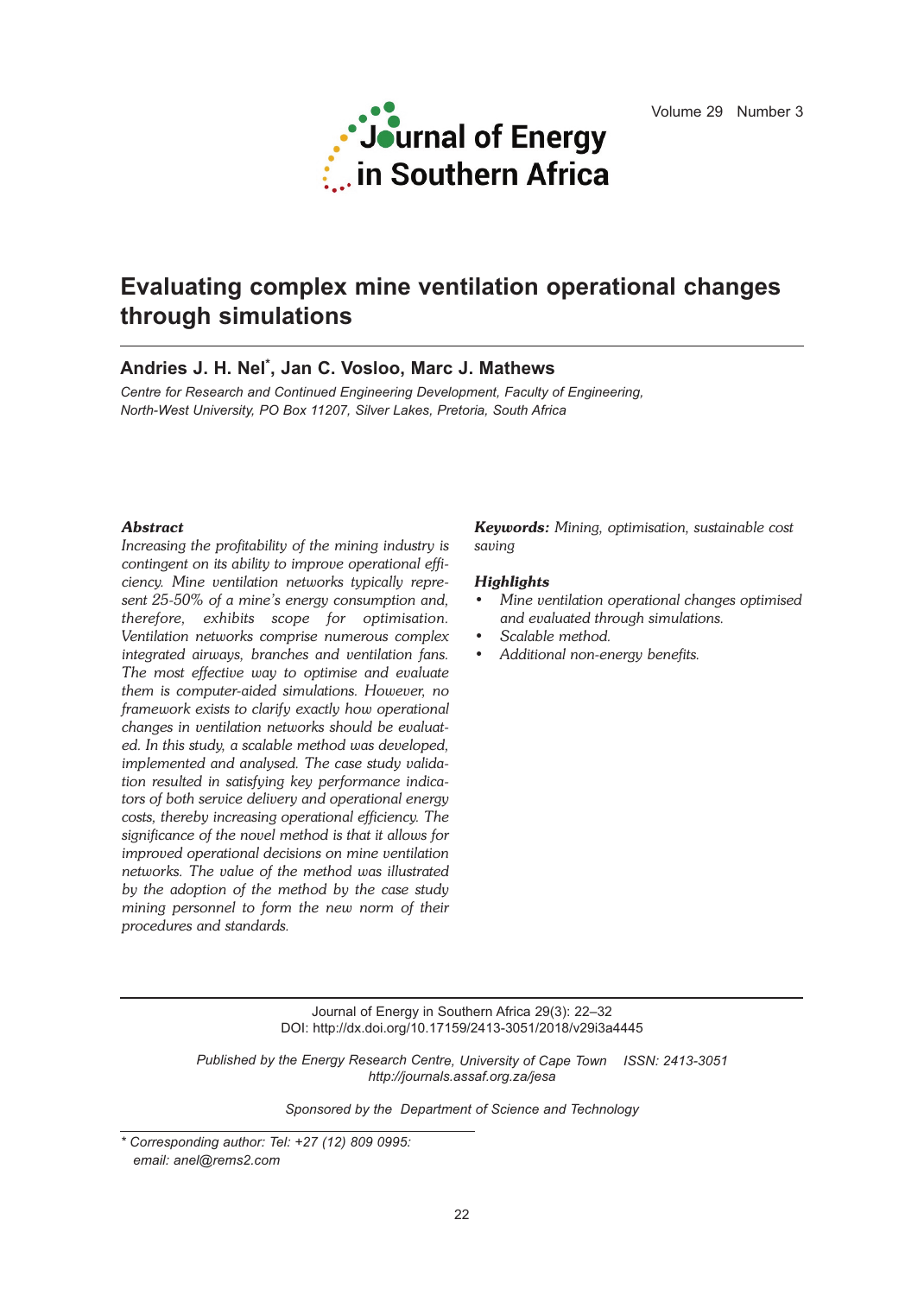# **1. Introduction**

Mine ventilation networks are used to ensure that underground environmental conditions are conducive to safe and productive mining [1]. This is done by supplying sufficient airflow to the working areas to govern heat stress imposed on workers and to dilute and exhaust hazardous particulates to below statutory occupational exposure levels [2]. However, the dynamic nature of deep-level mining means that the engineering challenges faced include contending with ever-higher virgin rock temperatures because of increased depth, requiring more complex ventilation networks [3]. The costs associated with providing acceptable working conditions for reserves that are further and deeper away from ventilation shafts become a critical determinant of the feasibility of continued mining [2]. Operational efficiency is, therefore, the main contributing factor to increasing mine profitability, as shown by the industry's drive to improve upon the status quo [4, 5]. In modern mining, there has been a move towards adopting technological advances, to which the rapid development and increased production targets could be attributed [6]. Mines are, therefore, expanding operations vertically and horizontally to achieve these production targets in the most cost-effective manner possible. Research indicates that electricity is among the factors with the largest potential to increase operational efficiency on mines [7], so lowering the potential future cost of electricity is critically important.

Considering mine ventilation systems represent 25-50% of the energy consumed in a mining operation, large potential exists to realise electrical cost savings through optimisation [4, 8]. Typical backward-curved airfoil centrifugal fans employed on deep-level mines as main ventilation fans have installed capacities ranging from 500 kW to 2.1 MW per fan [4, 9]. Mine ventilation systems consist of hundreds of interconnected sections and applications, such as airways, raises, crosscuts, main shafts, ventilation shafts, sub-shafts, raise boreholes, ventilation doors, travelling ways, fans and regulators [8]. In view of the complexity of the system and mine development, it is easy to understand that inefficiencies such as short-circuits, insufficient air velocities, increasing temperatures and leakages will occur [1].

Mine ventilation networks are required to comply with occupational health and safety standards and regulations specified by the host country. In South Africa, two important factors affecting the operations of mine ventilation and subsequent working environments are the wet-bulb temperature  $(T_{wb})$  and air cooling power (ACP) [10]. Legislation stipulates that work should not proceed underground when  $T_{wb} \geq 32.5$  °C or the dry-bulb temperature  $(T_{db}) \geq 37$  °C [3, 10, 11]. Additionally, the ACP should be 300  $W/m^2$  as a minimum for acceptable working conditions [3, 10, 12].

Because of constrained resources, operational changes are not regularly and thoroughly evaluated on these complex systems in deep-level mines [9, 13]. Furthermore, decisions are often made with limited information, which increases both risks and likelihood of project failures. Consequently, deeplevel mines require a reliable, scalable method to evaluate complex mine ventilation operational changes according to key performance indicators such as cost and service delivery [13].

# *1.1 Modelling and simulation of mine ventilation networks*

Substantial research indicates that complex systems can only be thoroughly evaluated with the use of simulations [13, 14, 15, 16]. With the arrival of the digital age, simulation technologies have been incorporated to design large and complex mine ventilation networks [4]. To provide accurate results, these simulations nevertheless require an abundance of dedicated resources that are both labour-intensive and time-consuming [17]. Recent technological advancements coupled with innovative methods may, however, enable mines to evaluate operational changes more accurately and costeffectively, resulting in improved decision-making capabilities. Several researchers have addressed techniques to model and optimise sections of mine ventilation networks [4, 16]. Acuna and Lowndes (2014) conducted a review of such studies, showing that there is still a knowledge deficit in addressing the effects of both cost and service delivery in ventilation optimisation techniques [16]. The techniques used in industry do not incorporate simulations, but include tedious manual calculations [16]. These techniques do not take the holistic effects of operational changes into account, but are narrowed to only consider single service delivery parameter evaluations [13].

Computational fluid dynamics simulation was used to optimise axial flow ventilation fan blade profiles [18]. This method holds promise for further research on airfoil and centrifugal ventilation fans in particular, but it is limited to component design and cannot be applied to optimise the branches of complex ventilation networks. Chatterjee developed a ventilation-on-demand (VOD) optimisation model that exploits the cyclical nature of mining to reduce ventilation fan-operating costs [19]. This model determines the optimal fan operating speeds during each hour of a day by considering the time-of-use electricity tariffs [11]. Although the premise of the model is well founded, it does not develop VOD methods that include network optimisation and inclusion of other techniques to achieve an integrated solution.

Various mine ventilation simulation packages are available for initial mine planning and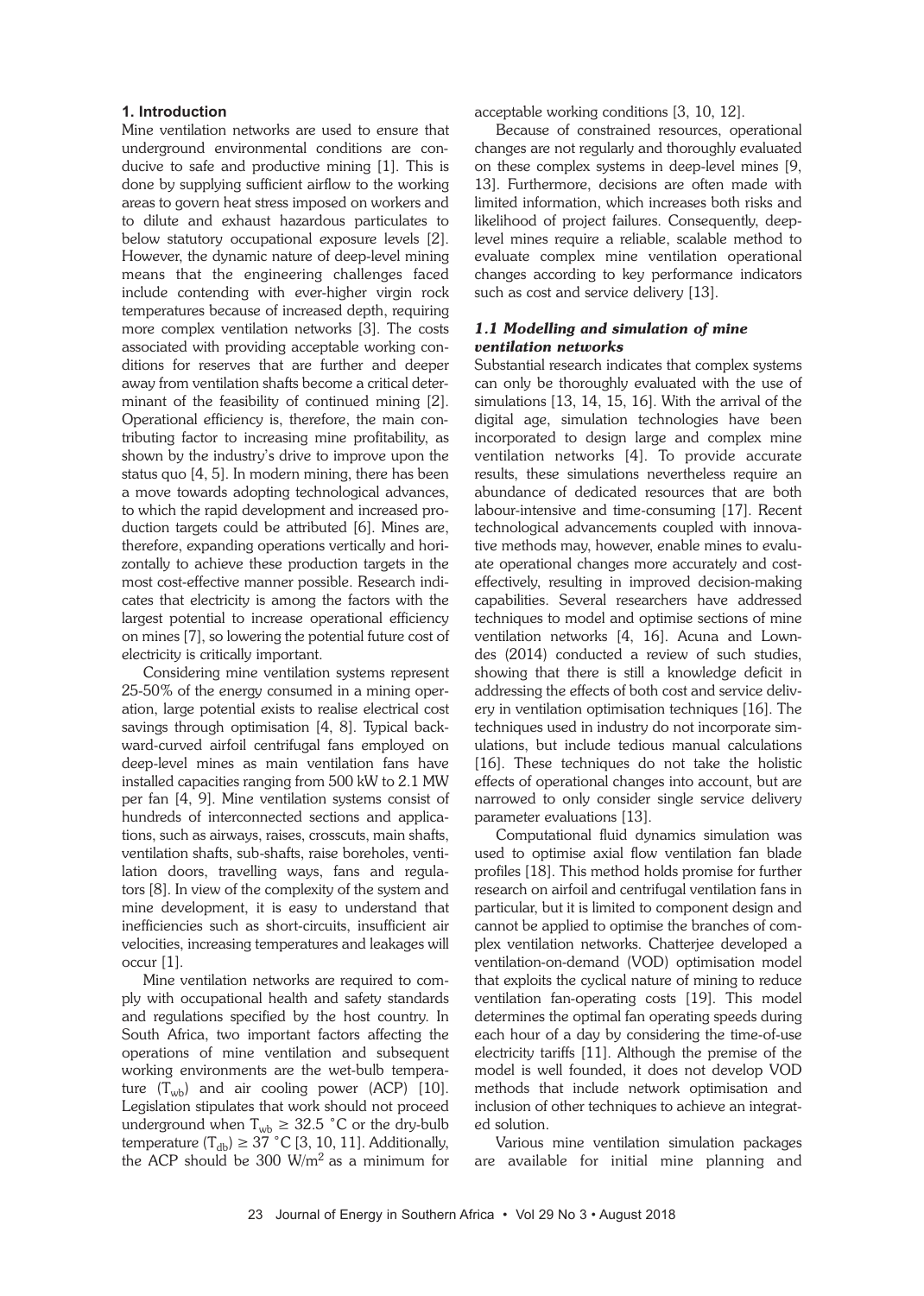design [15, 16], but none of them are used for optimisation or evaluation studies [16, 20]. Many mines in the private sector do not optimise or evaluate operational changes at all [11]. These mines typically implement operational changes to continue with mine development without regard to ventilation, until stopped by law or ventilation-related accidents [20]. This emphasises the need to optimise and evaluate operational changes through simulations. New methods to lower the costs associated with analysing mine ventilation networks (such as simulation and optimisation) could encourage adoption within these mines.

In the 1960s, ventilation simulation packages incorporated the simple laws of incompressible flow for Newtonian fluids [20]. However, with the large variation in air density experienced in underground mines, these packages became obsolete. In the 1970s, mine ventilation simulation packages were developed to include the thermodynamic relationships for Newtonian fluids [21]. This principle forms the basis of most modern ventilation simulation packages, which utilise the thermodynamic principles, fluid dynamic properties and network mass balances, typically of fluids such as air, to simulate actual ventilation networks [13, 20].

Modern simulation packages have varying degrees of complexity and accuracy [16], which should make a flexible, cost-effective simulation package based on the nature of work desirable [13]. The scalable technique used in the present study satisfied this need by providing a means to select and use a ventilation simulation package to optimise and evaluate operational changes. This method has the potential of allowing for decisions that can improve operational efficiency and safety, while ensuring legal compliance.

#### *1.2 Mine ventilation optimisation*

Typically, in hard-rock mining, there are two critical mining shifts to be considered in ventilation optimisation [22]. The first is the drilling, charge-up and blasting shift and the second the loading shift (when broken rock is removed from production faces) [17]. The complex ventilation network is used to ventilate the underground working areas during these shifts, in order to ensure compliance with health and safety standards [3]. There is also a shaft clearance period between shifts, during which the hazardous particulates (toxic blasting gases and dust) are diluted and exhausted by the ventilation network.

Conventionally, after the drilling shift, miners retreat from the production face to the main shaft haulage area where fresh air intakes are available until the clearance period has subsided or the miners have left the mine [9, 17]. Even though mining is conducted on a cyclical basis, maximum ventilation is typically supplied during all operating hours [9]. Only in recent studies have techniques such as ventilation on demand prompted crucial questions regarding true ventilation requirements during each hour of a day, exploiting the cyclical nature to lower operational costs [9, 11].

It is clear from literature that simulation is a viable technique to optimise and evaluate complex mine ventilation networks [8, 13, 16], but most packages are only used to evaluate either cost or service delivery during initial mine planning [9]. These key performance indicators are seldom considered simultaneously, especially when operational changes are to be implemented on a mine ventilation network. Simulation packages are therefore not used to optimise or evaluate operational changes [20]. Other techniques have been presented in literature to optimise mine ventilation networks [4, 16]. Conversely, none of the reviewed techniques provided a single framework or method that describes the process of optimising and evaluating operational changes through simulations. The present study aims to satisfy this deficit by developing an innovative scalable method to describe how operational changes should be evaluated and optimised through simulations.

#### **2. Methodology**

In this section, the newly developed scalable method, as shown in Figure 1, was applied to a mining complex. Please refer to the supplementary information for model development. <sup>1</sup> The method is shown in a step-by-step manner to show the significance of each step from A to I.

The ventilation network of a typical deep-level South African mining complex was selected as a case study. Due to confidentiality agreements the complex is referred to as DK. At DK, narrow-reef conventional mining is conducted at a depth of  $\pm$ 1.9 km, focussing on the south reef ore body. The operation has one production shaft, which acts as the main downcast intake shaft (fresh air enters the ventilation network), and one up cast vent shaft (return air is exhausted after ventilating the working areas). DK also has a sub-vent shaft on the northern side and is interconnected with another mine, CK on two levels namely, 90L and 106L with twin airways. Next to DK's main downcast intake shaft, is an up cast vent shaft, DK1A. This illustrates the complexity of mine ventilation systems.

DK vent shaft is installed with two 2.1 MW Fantecnic (Howden) WBF-390 main surface ventilation fans. Currently, both of these ventilation fans are operating to ensure that conditions are conducive to safe and legal mining. DK1A vent shaft is installed with three Artec Davidson main surface ventilation fans, two having an installed capacity of 1.01 MW and the other 1.3 MW. Currently, only one of the 1.01 MW rated ventilation fans is operational at DK1A vent shaft.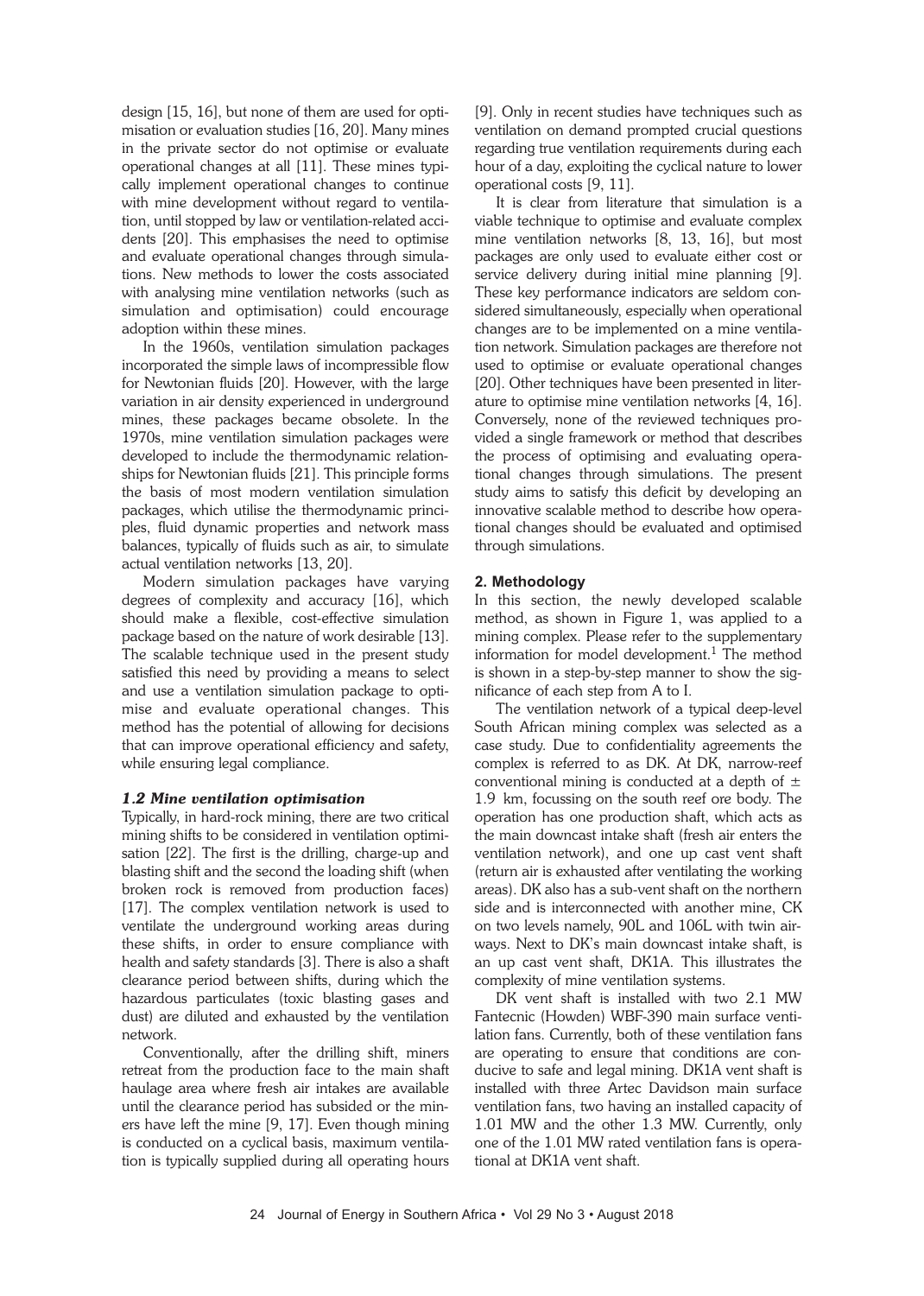



The case study mining complex started to experience temperature constraints on the main production levels, 192L, 197L and 202L, which comprises the south reef section. The increasing temperatures were as a result of mine development. Mine personnel had to mitigate the increasing temperatures by implementing an operational change on the ventilation network. However, there were many operational changes available for implementation and mine personnel were challenged to determine the most feasible option. As a result, there was a need to apply the scalable method to address their problem and determine the most feasible option.

#### *2.1 Operational changes (A)*

As part of the scalable method  $(A)$ , nine operational change scenarios were identified to be optimised and evaluated. Each operational change was simulated separately, but the simulations have similarities and three groups were considered, namely group 1 (scenario A to C), group 2 (scenario D to H) and group 3 (scenario I). The different operational change scenario groups are displayed in Figure 2. The operational changes were different for each scenario, and these differences are highlighted in the discussion below.

Group 1 (scenario A to C), DK vent shaft was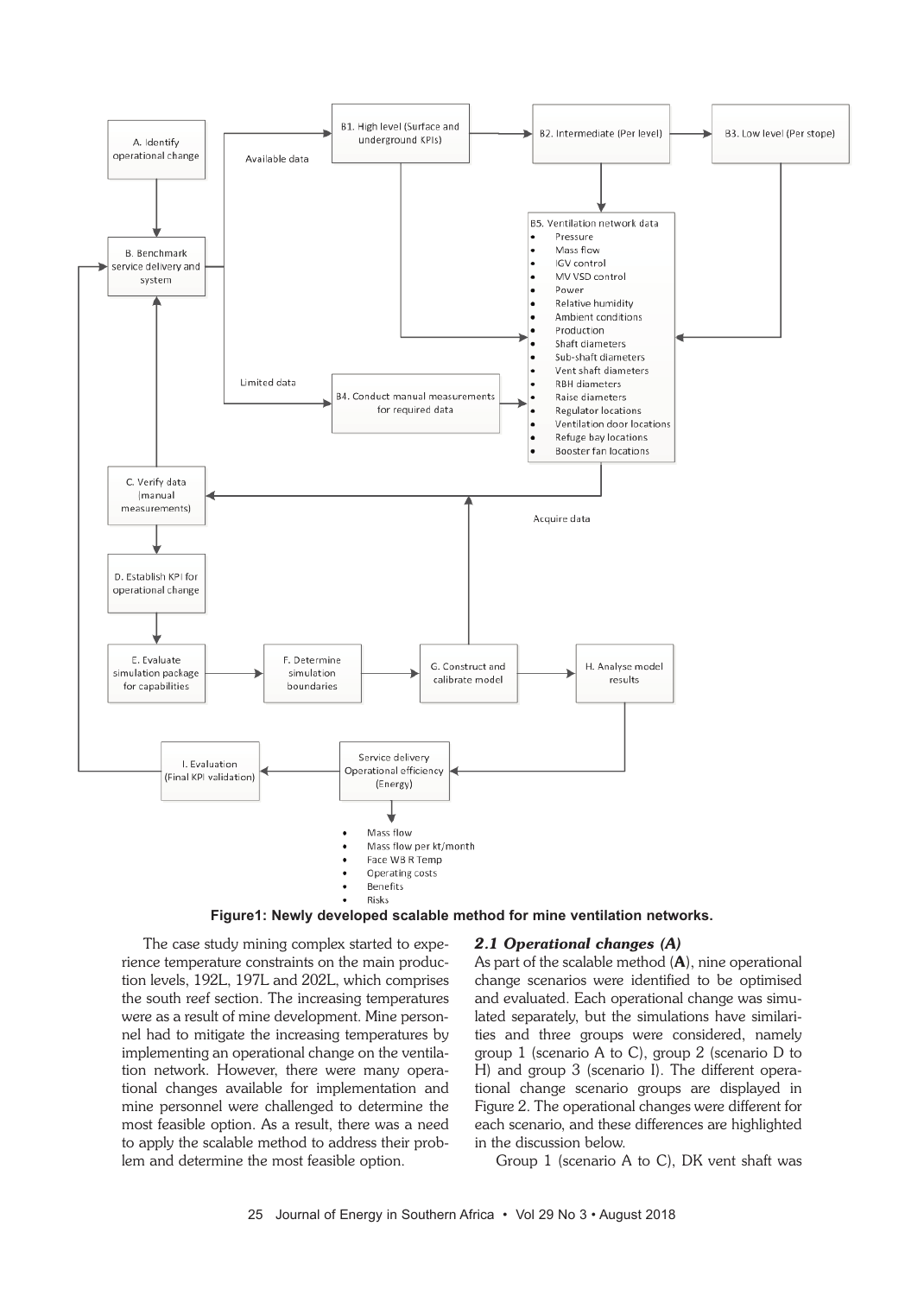converted to a down cast shaft and the return from CK to DK1A closed off, converting DK1A to the main up cast shaft. In scenario A, both the 1.01 MW ventilation fans and the larger 1.3 MW ventilation fans were operating at DK1A, with no fans operating at DK vent shaft. In scenario B, the two 2.1 MW ventilation fans originally situated at DK vent shaft were moved to operate at DK1A. In scenario C, the operating fan configuration was the same as in scenario B but the airway between DK and the 106/192 RBH was enlarged.

Group 2 (scenario D to H), DK vent shaft was kept as the main up cast shaft while only operating one of the 2.1 MW ventilation fans. This operational difference is indicated by the dotted rectangle in Figure 2. The fresh air intake for group 1 therefore changes to a return airway for group 2. Additionally, the returns from CK to DK1A were closed and DK1A utilised as the second up cast shaft for DK operations. In scenario D to H, one 1.01 MW ventilation fan and the larger 1.3 MW ventilation fan were operating at DK1A. In scenario E, the RBH diameter was enlarged from 4.1 m to 4.5 m. In scenario F, one of the twin airways between the RBH and DK1A was enlarged on 106L from  $11.25 \text{ m}^2$  to  $20 \text{ m}^2$ . In scenario G, two 1.01 MW ventilation fans were operating at DK1A, and one of the twin airways was enlarged (as discussed for scenario F). In scenario H, both 2.1 MW ventilation fans were operating at DK vent shaft, with only the 1.3 MW ventilation fan operating at DK1A.

Group 3 (scenario I) is shown in Figure 2. DK vent shaft was kept as the main up cast shaft, as in the case of group 2. However, a maximum return air mass flow of 150 kg/s was maintained from CK to DK1A. The air mass flow control point is indicated by the dotted circle in Figure 2.

# *2.2 Benchmark (B)*

The methodology was implemented on a low level for the purpose of the study to illustrate the scalability and accuracy possible with the use of simulations. As part of the methodology (B), the ventilation network operations of the mining complex were benchmarked to include detailed data on a per stope basis. This included acquiring ventilation network data from the mine such as air mass flow, temperature, relative humidity, pressure, area and tons of reef mined on a per stope basis (B3, 5). Any missing data was manually measured with calibrated measuring equipment on a per stope basis as part of the methodology (B4).



**Figure 2: Operational change scenario A to I**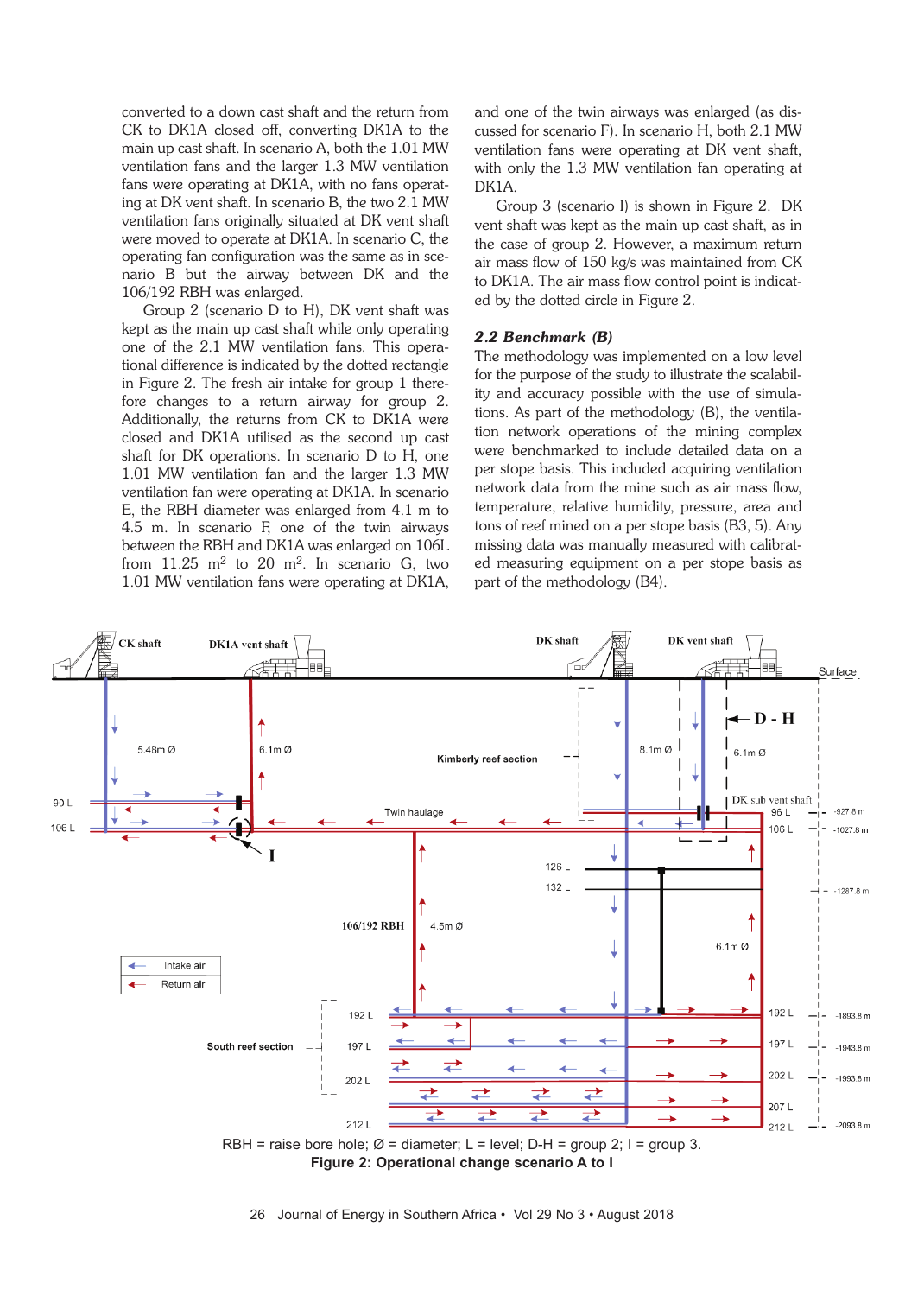# *2.3 Data verification (C)*

The acquired data was verified  $(C)$  with manual measurements to ensure the accuracy of the data and subsequent simulation. Considering the latest life-of-mine plan, it was determined that the highest production rate planned for the specific mining complex was  $\pm 120$  kilotons (kt) per month. In South Africa's deep-level mines, the average typical volumetric flow range is  $3-6$  m<sup>3</sup>/s per kt of rock mined per month or  $0.12 \text{ m}^3\text{/s}$  per ton mined per day[17]. For this study, an average air mass flow of 4 kg/s was presumed to be sufficient in order to maintain production face wet-bulb temperatures of ±29.5°C for the south reef sections.

#### *2.4 Key performance indicators selection (D)*

The key performance indicators (KPIs) that were selected for the case study are shown below, categorised according to the data types (D):

- Service delivery KPIs wet-bulb temperatures, air volumetric flow, air mass flow, air pressure.
- Operational KPIs energy, maintenance.
- Technical KPI air mass flow per kiloton production planned per month.

It was crucial to select applicable KPIs relating to the objective of the evaluation, as they form the basis on which the simulation and subsequent evaluation results were analysed. For this study, the aim was to improve the operational efficiency of the system, thereby reducing the energy costs while satisfying the service delivery requirements. Therefore, in terms of service delivery, the wet-bulb temperatures had to be within acceptable limits and the energy costs had to be kept as low as possible. Ultimately, the selected KPIs would indicate the success of the newly developed methodology, by comparing the pre- and post-implementation effects of the KPIs.

Based on this, the detailed simulation KPIs for the case study were determined and prioritised to be:

- Maintain production face return wet-bulb temperatures of  $\pm 29.5^{\circ}$ C for the south reef sections.
- Optimise each operational change scenario for increased operational efficiency.
- Determine the suitability of existing infrastructures. Referring to existing main ventilation fans situated at DK vent shaft and DK1A vent shaft, minimum and maximum intake and return airway dimensions as well as the 106/192 RBH dimensions.

#### *2.5 Software selection (E)*

Commercially available simulation packages were evaluated (E) and a package incorporating a thermal hydraulic solver was selected to meet the detailed, per stope, simulation capabilities. Vuma 3D, a simulation package specifically designed to model complex mine ventilation networks, was already available on site and proved adequate.

#### *2.6 Simulation boundaries (F)*

The next step in the methodology was to determine the ventilation network boundaries per KPI, as defined per data type category (F). At that time, the air handling capacity of DK was limited by the main down cast shaft for a maximum down cast volume of 600 m<sup>3</sup>/s, at an air velocity of 12 m/s. The collective up cast volume capacity of DK vent shaft and DK1A vent shaft was estimated at  $1000 \, \text{m}^3/\text{s}$ . Previous studies indicated that a minimum airflow volume of  $470 \text{ m}^3\text{/s}$  was required to effectively ventilate the south reef sections. Since no mining was planned for the Kimberly reef sections, above 106L, it was excluded from the critical KPI simulation boundaries. The most critical simulation boundaries were established from the acquired data, as shown in Table 1.

| Table 1: Critical KPI simulation boundaries. |  |
|----------------------------------------------|--|
|----------------------------------------------|--|

| Simulation boundaries                 | Parameters              |
|---------------------------------------|-------------------------|
| Surface temperatures [°C WB/DB]       | 18/28                   |
| DK main shaft diameter [m]            | 8.1                     |
| Main intake and return airway $[m^2]$ | $11.55(3.5 \times 3.5)$ |
| Intake airway velocities [m/s]        | $6 - 8$                 |
| Main return airway velocities [m/s]   | $10 - 12$               |
| Design air density $[kq/m^3]$         | 0.95                    |
| DK vent shaft diameter [m]            | 6.1                     |
| $WB = wet bulb$ ; $DB = dry bulb$     |                         |

# *2.7 Simulation calibration (G)*

As part of the method (G), the simulation was constructed for the complex mine ventilation network by incorporating the acquired data per stope and simulation boundaries. The simulation was iteratively calibrated by comparing the actual verified dataset with the simulation results on a per stope basis. Therefore, referring to Figure 1, the actual and simulation data for 192L's stope 5 west were compared. The simulation was therefore constructed to include all nodes where actual verified data were available or measured. The actual and simulated data showed an overall resulting correlation of 8%. The identified operational change scenarios were then simulated individually, to be optimised and evaluated.

# *2.8 Simulating operational change analysis (H)*

The different operational change scenarios were simulated and optimised. Conforming to the method (H), the results were analysed according to the KPIs of each data type category. Each operational change scenario had to satisfy the service delivery and operational efficiency KPIs. Figure 1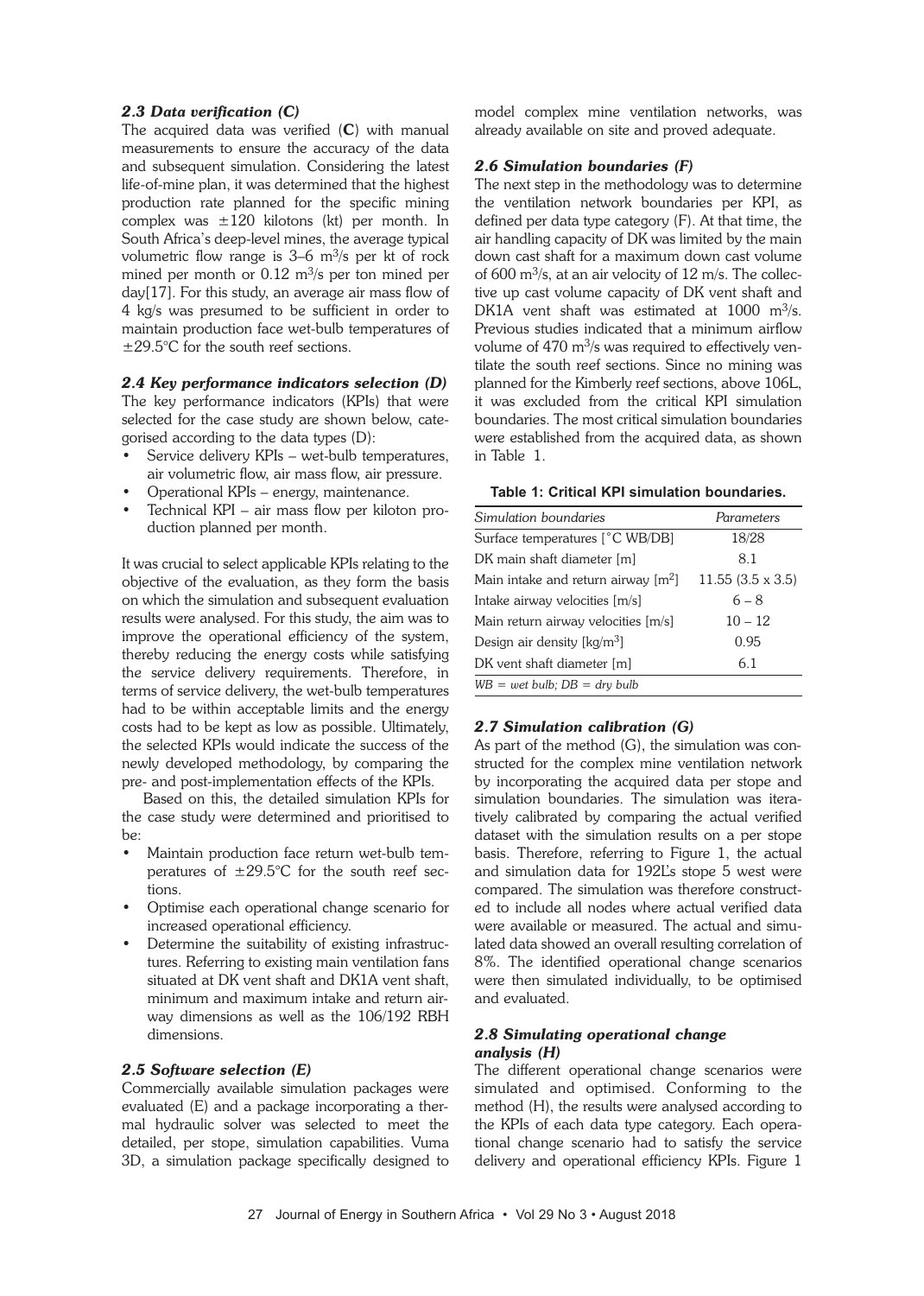shows the south reef section where the temperature constraints were experienced as a result of mine development, indicated by 192L, 197L and 202L. The air mass flows were therefore critical on these levels to mitigate the effects of the increasing temperatures. The south reef air mass flow is defined as the sum of the air mass flows on the main production levels before the air is returned through the up cast sub shaft and 106/192 RBH. The simulation air mass flow results for each of the scenarios are shown in Table 2.

Table 2 indicates that all of the operational change scenarios satisfied the air mass flow requirement. However, in order to evaluate and optimise the operational change scenarios, the service delivery constraints had to be satisfied and adhered to by each for all the KPIs. Furthermore, it was critical that the ventilation network resulted in wet-bulb temperatures conducive to safe and legal mining operations as this was the most important KPI [3]. All the simulation scenarios were therefore analysed to satisfy and maintain production face return wetbulb temperatures of ±29.5°C.

The average production face wet-bulb return temperatures of the simulation scenarios are illustrated in Figure 3. The average standard deviation between the nine simulation scenarios was calculated as. As a result of this small standard deviation, one can conclude that each scenario satisfied the most critical service delivery KPI.

#### *2.9 Evaluating operational changes (I)*

Following the satisfaction of the wet-bulb temperature KPI, the evaluation of the individual operational change scenarios commenced (I). The evaluation was done according to the specified KPI categories. The individual operational change scenario's average face wet-bulb return temperatures, indicated by the bar chart, and air mass flows, indicated by the line chart, are illustrated in Figure. 4.

On first inspection, the results of the operational change scenarios showed that scenarios A, B, C and G had the lowest average face return temperatures displayed in the bar chart. The simulation results thus indicated that these scenarios were the most sensible operational changes for future mine development to contend with the increasing rockface temperatures experienced on the south reef section. However, as part of the method, the other KPIs must also be satisfied and evaluated. Hence, considering the average simulation air mass flow design of 4 kg/s for a typical deep-level South African mine, scenario A, D, E and G had the closest correlation results. These scenarios therefore ensured that sufficient air mass flow was provided to satisfy future production requirements.

At that stage in the method, further analysis was required for the ventilation network to evaluate the operational change simulations in an integrated comprehensive manner. The next step in the method was to consider the KPI of operational efficiency, by evaluating the operational change scenario energy costs indicated by the bar chart, and total air mass flow indicated by the line chart, as illustrated in Figure 5. The energy cost for the case study was determined for each operational change scenario by multiplying the ventilation fans' energy consumption in kilowatt-hours for each scenario



**Figure 3: Average production face return wet-bulb temperatures per stope.**

**Table 2: Operational change scenario south reef air mass flow simulation results**

| Scenario                                                   |  |  |                                                       |                | H |      |
|------------------------------------------------------------|--|--|-------------------------------------------------------|----------------|---|------|
| Mass flow $[kq/s]$                                         |  |  | 455.3 509.5 532.6 470.6 475.9 491.2 473.8 533.0 480.5 |                |   |      |
| Air flow [kg/s per kiloton/month] 3.94 4.41 4.61 4.07 4.12 |  |  |                                                       | 4.25 4.10 4.61 |   | 4.16 |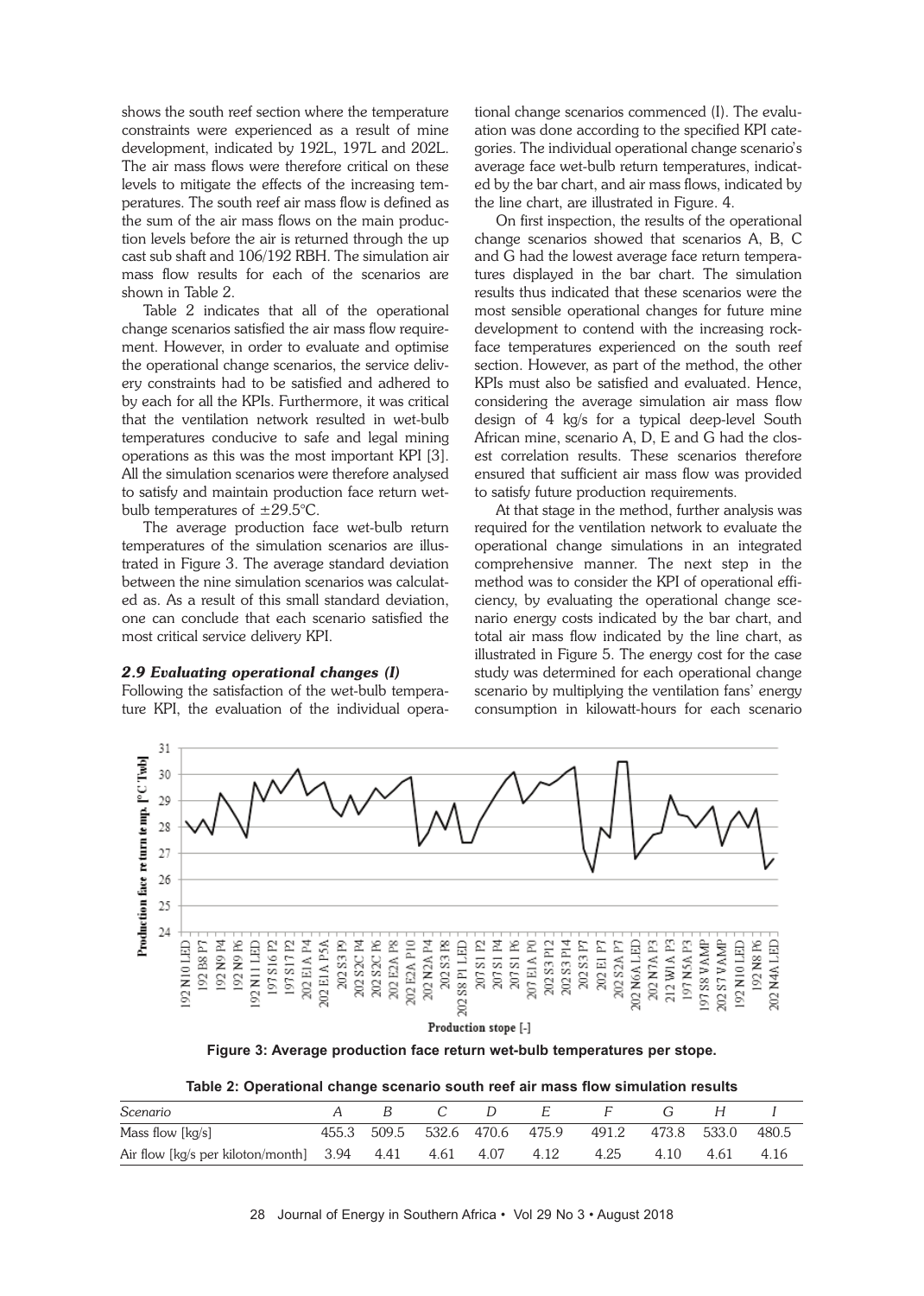

**Figure 4: Average production face wet-bulb return temperatures (bar) and average air mass flow rates (line) per operational change scenario.**



**Figure 5: Operational costs per month in US dollars (bar) and total air mass flow rates (line) per operational change scenario.**

per month, with the power utility's 2015/2016 electricity tariff.

Operational change scenarios A, D, E and G resulted in the lowest operational energy costs, as shown by Figure 5. This correlated to the average air mass flow utilised by the south reef section, as the operating costs were directly proportional to the up cast ventilation fans' electricity usage. Only two operational change scenarios, A and G, resulted in the lowest energy costs, thereby increasing the operational efficiency and satisfying the KPIs of the second data category.

The other operational change scenarios, in contrast, had shortcomings in at least one KPI. Therefore, only operational change scenarios A and G satisfied the KPIs of all three data categories. However, in order to proceed with the scalable methodology, the benefits and risks had to be analysed. The inclusion of the benefits and risks of each operational change scenario was incorporated in the method to make provision for a comprehensive, thorough evaluation. Although most benefits or risks cannot necessarily be quantified to a monetary value, they should still form part of the final evaluation [23].

#### *Benefits*

Scenario A had the lowest operating costs by only operating the DK1A ventilation fans. Scenario A

also provided a means to convert the DK vent shaft to a second escape route for shaft egress. Scenario B provided flexibility to the network in the form of different ventilation fan operating configurations, flexibility in the up cast airflow capacities and a means to ventilate the old Kimberly reef section if required in future.

#### *Risks*

Scenario A had no flexibility or redundancy in the ventilation fans. If any of the DK1A ventilation fans experienced a breakdown, work in the south reef must be halted, according to legal standards and compliance. In scenario A, the DK1A vent shaft limited the total up cast airflow capacity. There was also no flexibility to ventilate the old Kimberly reef section in future. In scenario G, the DK vent shafts limited the down cast airflow capacity.

As mentioned previously, the only operational change scenarios which satisfied the KPIs of the three categories were A and G. Although scenario A had the lowest operational energy cost, the risks involved could have dire consequences for the mining complex and underground miners. Not all benefits and risks could be quantified to a monetary value, but should be included in the final evaluation of the operational changes. Therefore, following the evaluation and simulation analysis, operational change scenario G was implemented to achieve the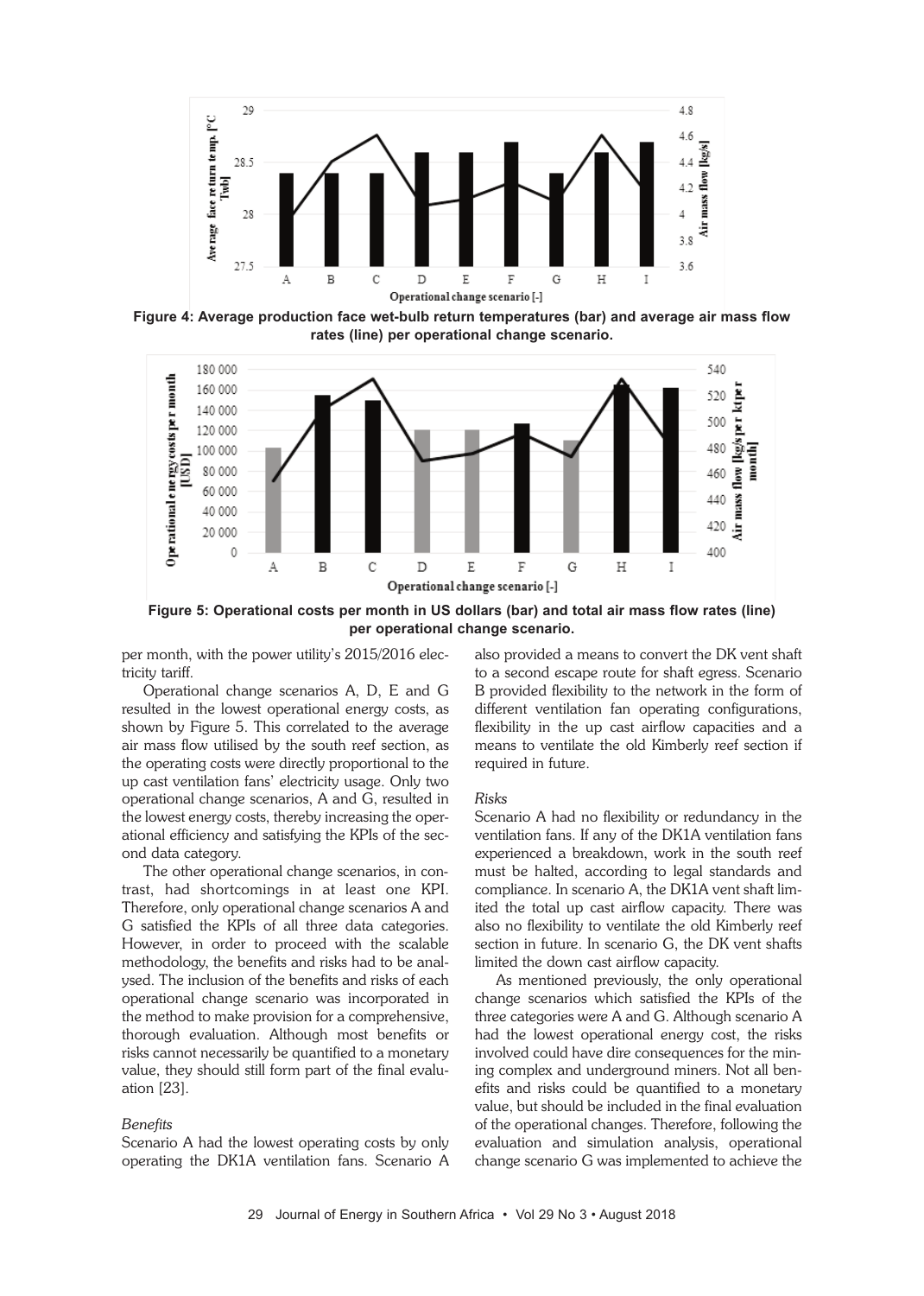desired results (I). The final simulation results for scenario G showed, by applying the methodology, that scenario G satisfied the most critical service delivery KPIs. The operational energy saving would therefore be realised by operating a 1.01 MW ventilation fan at DK1A vent shaft, instead of the 2.1 MW ventilation fan at DK vent shaft. This would result in a cumulative energy efficiency saving of ±9.64 GWh per annum. This figure was determined by multiplying the average energy saving per hour in kWh with 24 hours over a one-year period.

# **3. Validation**

The operational change scenario G was implemented on the mining complex and was monitored for a period of 12 months. During this period, the cumulative energy efficiency saving measured through calibrated Schneider-Electric Powerlogic ION7330 power meters amounted to 8.50 GWh. This resulted in an energy saving of 23% on the ventilation network through implementing the most appropriate operational change identified by the scalable method. However, the total energy saving achieved was less than the simulation results indicated. The difference was attributed to the sealing of the return from CK shaft to DK shaft, which failed as a result of a temporary wooden seal. This was solved by the installation of a permanent seal, constructed from vermiculite bricks and cement packing.

As part of the method's final KPI validation, the simulated and actual results were compared. This provided an indication of the accuracy and success of the newly developed method. For that reason, the most important KPIs of the main production levels on the south reef section were analysed, as reported in Table 3. The average daily simulation KPI results were compared to the actual average daily KPI values, measured over the 12-month period. This indicated the accuracy of the calibrated

simulation to forecast the effects of implementing an operational change. The average standard deviation of the daily wet-bulb temperatures was calculated to be,.

The most important objective of implementing the operational change was to ensure acceptable working conditions conducive to safe and productive mining at the highest operational efficiency, thereby lowest operational energy costs. From Table 3, the actual and simulated average daily wet-bulb temperatures correlate to within 9%. Moreover, the average daily airflow to each production level was sufficient to ensure acceptable working conditions and, in some cases, to supply supplementary airflow capacity. The service delivery KPIs were therefore satisfied for the main production levels.

Additionally, to accurately compare the results, other average daily KPIs for the integrated complex ventilation network were considered, as shown in Table 4. The average daily simulation air mass flows were compared to the actual average daily air mass flows, measured over the 12 month period. The absolute error of the average daily air mass flows are presented in Table 4 to indicate the level of simulation accuracy. Considering the average daily air mass flow results comparison in the table, the difference in air mass flow for each of the service delivery KPIs could be ascribed to variations in the data used to construct the simulations, as well as external factors such as air leaks and underground configuration changes that had an influence on the network. Due to the complexity of the ventilation network, these small differences between the simulated and actual results were negligible and the method was validated in terms of service delivery.

Another factor to consider as part of the KPI validation was operational efficiency. It was extremely important to illustrate the energy cost benefit realised as a result of implementation. Moreover,

| Level | Simulated temp.                                             | Actual temp | Temp error | Simulated airflow | Actual airflow | Airflow error |
|-------|-------------------------------------------------------------|-------------|------------|-------------------|----------------|---------------|
|       | $T_{wb}^{\phantom{\dag}}$                                   | $l_{wb}$    | Absolute   | Mass flow         | Mass flow      | Absolute      |
|       | [°C]                                                        | [°C]        | [%]        | [kg/s]            | [kg/s]         | [%]           |
| 192   | 29.5                                                        | 29.2        |            | 47.5              | 51             |               |
| 197   | 28.5                                                        | 26.5        |            | 9.5               | 11.4           | 17            |
| 202   | 25.5                                                        | 23.4        | g          | 114               | 104.5          |               |
|       | $* \cdot \cdot \cdot h = \cdot \cdot \cdot h \cdot \cdot h$ |             |            |                   |                |               |

**Table 3: Post-implementation average daily KPI validation for main production levels**

 $wb = wet$  *bulb.* 

**Table 4: Post-implementation average daily KPI validation for the integrated, complex mine ventilation network.**

| Section                 | Simulated mass flow<br>[kg/s] | Actual mass flow<br>[kg/s] | Absolute error<br>[%] |
|-------------------------|-------------------------------|----------------------------|-----------------------|
| South Reef              | 473.8                         | 478.0                      |                       |
| 192/106 Raise bore hole | 185.0                         | 165.0                      | 12                    |
| DK vent surface fans    | 298.6                         | 340.0                      | 12                    |
| DK1A vent surface fans  | 299.9                         | 313.0                      | 4                     |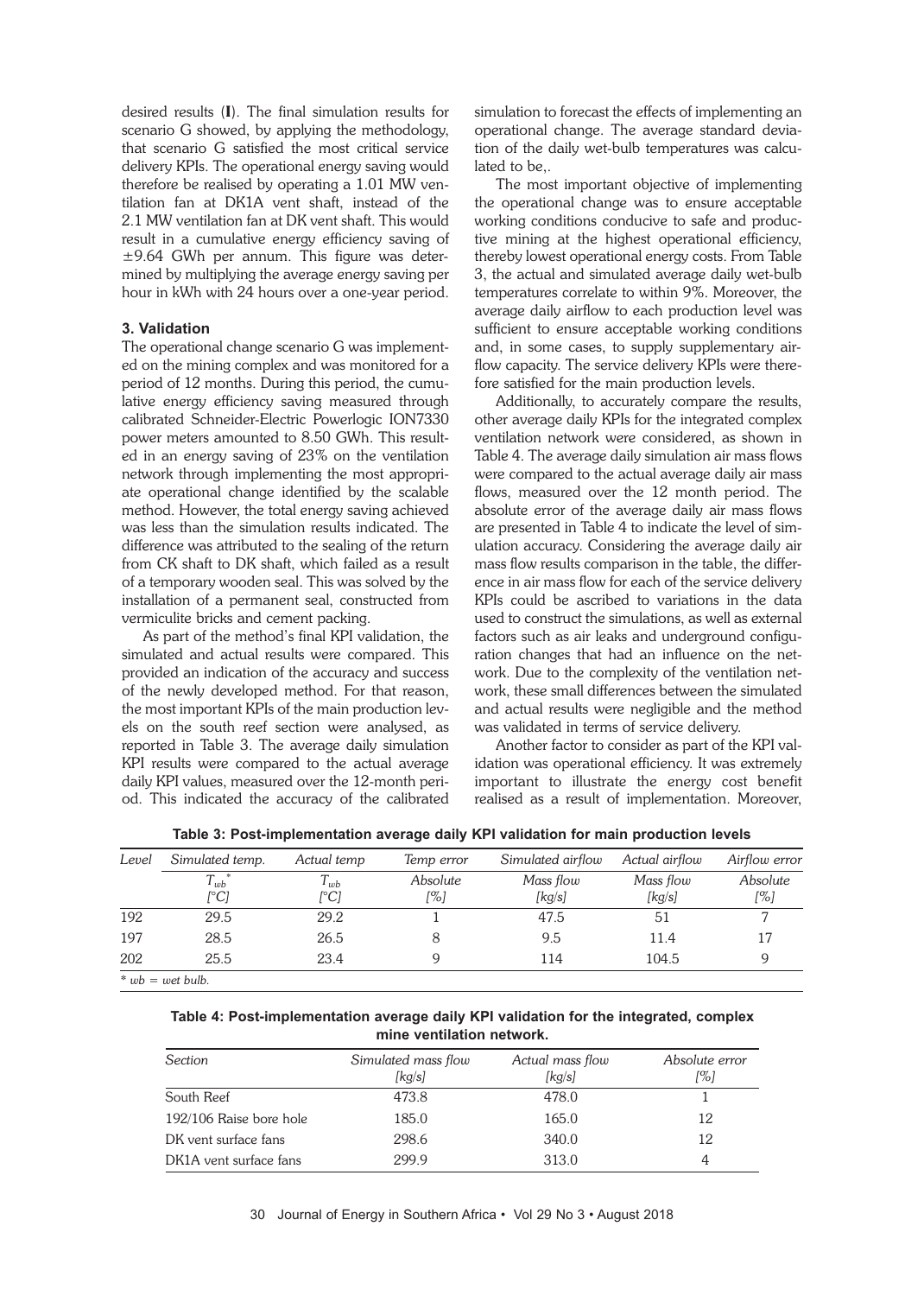the implementation costs were also included in the analysis. Therefore, the costs to install and close the return from CK shaft to DK shaft amounted to USD 3 312 (ZAR:USD exchange rate as on 13 November 2017). The costs to reduce the RBH and seal the old Kimberly reef sections amounted to USD 3 450. The cost to increase one of the return airways on 106L amounted to USD 2 070. The total cost of implementing operational change scenario G, amounted to USD 8 832. The time taken to complete the operational change was 1.5 months – it would have been much shorter had it not been for extended lead times for constructing the underground seals.

#### **4. Results and discussion**

The operational change was implemented and active for a period of 18 months during the time this study was compiled. The total energy savings, measured by the calibrated meters for this period amounted to 13.32 GWh which, if converted to costs according to the tariffs as mentioned earlier, resulted in an energy cost saving of  $\pm$ USD 0.7 million.

The significance of this method lies in that it enables mine personnel to make improved decisions regarding operational changes on mine ventilation networks through simulations. The importance of this method was emphasised by the validation, in which scenarios A, B, C and G satisfied one KPI. However, if scenario B or C had been implemented, the operational costs would have been much higher than for scenario G. Likewise, the resulting air mass flow of scenario B and C would have proved to be unnecessary for this project. Furthermore, if scenario A had been implemented, the mine would have had a much larger risk of losing production or experiencing an underground working fatality as a result.

This method was easily implemented and was specifically developed to be scalable. This scalability is extremely important in successfully implementing and utilising it. The versatility of the method to conduct high, medium and low level evaluation studies provided mine personnel with new insights on operational changes. The author has observed a new vigour in mine personnel where the method was applied, as it was a new tool to be used for improving underground conditions and for increasing the profitability of deep-level mines. The importance of the method was underlined by its adoption by industry practising professionals as the norm of their mining standards.

This scalable method was developed according to a continuous improvement process. This enables the method to be incorporated and still be relevant in future developments such as cases where industry 4.0 and the 'internet of things' technologies are applied to the mining industry [13]. Mine personnel

can develop a digital simulation twin of the entire ventilation network to be evaluated on a continuous basis, incorporating these new technologies.

#### **5. Conclusions**

This paper presented a scalable method to optimise and evaluate mine ventilation networks through simulations. Nine operational change scenarios were optimised and evaluated on a deep-level mining complex. The method was used to determine the most feasible option. The most feasible option was implemented successfully, resulting in a 23% energy saving.

Mine personnel had been challenged with making a decision of which operational change to implement, selecting from a vast array of operational changes. The method provided a means for selecting the best alternative, based on a comprehensive evaluation. The true value of the method is that it allows for improved and traceable decisions regarding operational changes – as illustrated by the adoption of the method by mining professionals as part of their own standards and procedures after successful validation.

The method promotes improved safety, better underground working conditions, legal compliance and mine productivity, as a result of a thorough evaluation which was not previously available. Its versatility and scalability makes it applicable to all ventilation networks, including future developments such as industry 4.0 or internet of things technologies.

#### **Acknowledgements**

The author thanks the personnel of the specific mining complex for their valuable inputs and data provided for the case study. This work was supported by Enermanage (Pty) Ltd.

# **Note**

1. Supplementary material can be found at https://journals.assaf.org.za/jesa/article/view/4445.

#### **References**

- [1] Widiatmojo, A. Sasaki, K., Sugai, Y., Suzuki, Y., Tanaka, H., Uchida, K. and Matsumoto, H. 2015. Assessment of air dispersion characteristic in underground mine ventilation: Field measurement and numerical evaluation. *Process Safety and Environmental Protection. Institution of Chemical Engineers*, 93, pp. 173–181. doi:10.1016/j.psep.2014.04.001.
- Pritchard, C. 2010. Methods to improve efficiency of mine ventilation systems. *National institute for occupational safety and health*, Spokane Research Laboratory (SRL), Washington, VA, pp. 1–5. Available at: https://stacks.cdc.gov/view/cdc/9913/cdc\_9913\_DS 1.pdf.
- [3] Webber, R., Franz, R. and Marx, W. 2003. A